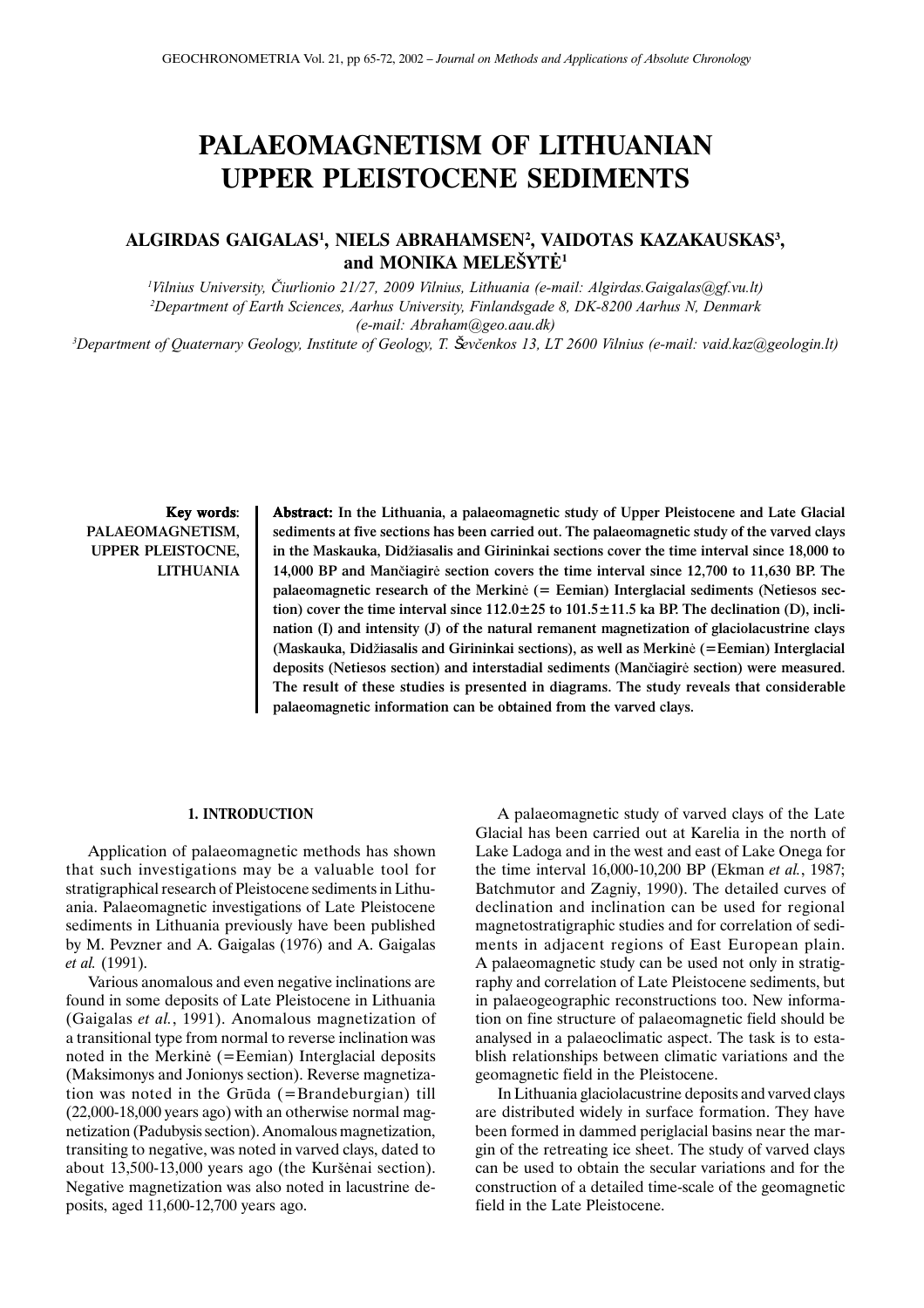## **2. RESEARCH METHODS**

In the present study more than 400 samples from five sections (Girininkai, Didžiasalis, Maskauka, Mančiagirė and Netiesos) have been magnetically investigated (**Fig. 1**). Declination (D), inclination (I) and intensity (J) of the natural remanent magnetization (NRM) of glaciolacustrine clay (Girininkai, Didžiasalis and Maskauka sections), as well as Merkinë (=Eemian) interglacial deposits (Netiesos section) and interstadial sediments (Manèiagirë section, **Fig. 2**) were measured by a spinner magnetometer (Digico Ltd.). These sections are located in different deglaciation zones of the Last Glaciation that allow us to cover a wide time interval. Oriented, 1-inch specimens were collected in vertically cleaned profiles, using magnetic compass and a spirit level for the orientation. After performing an initial pilot study, all specimens were AF-demagnetized in small steps up to typical 50 or 60 mT, and re-measured on the spinner after each step. By a PCA-analysis (principal component analysis), using Linefind in the IAPD (Interactive analysis of Palaeomagnetic Data) program (Torsvik, 1992), the ChRM (characteristic remanent magnetization) of each specimen was isolated. In some cases SIRM (saturation isothermal magnetization) experiments were performed, and also the frequency-dependant magnetic susceptibility was measured. Results are plotted in the diagrams (**Figs 3** and **4**). The magnetic minerals vary between different environments, and hence they may hardly be stated as a general conclusion. However, the main ferromagnetic component carrying the NRM is usually fine grained magnetite, although maghemite may sometimes be present. In some cases, according to the magnetic saturation experiments, the carrier of the magnetic remanence appear to be hematite (or goethite?) rather than magnetite or maghemite.

The palaeomagnetic study of the varved clays (Maskauka, Didžiasalis and Girininkai) covers the time interval from 18,000 to 14,000 BP. The sediment age has been defined by varvometric, palynological, optically stimulated luminescence, electron spin resonance and radiocarbon analyses as well as concluded from geological and geomorphological data. Sedimentological and palaeomagnetic studies were carried out for each section. High sedimentation rates of varved clays allowed us to collect oriented samples with high resolution over the time interval and without problems of material limitation. The bedding of sediments used for studying the geomagnetic secular variation is in a horizontal or near horizontal position.

## **3. MASKAUKA SECTION**

The section represents the Grūda (=Branderburgian) and Žiogeliai ( $=$ Frankfurtian) glaciolacustrine varves. Magnetic declination, inclination and intensity of the sediments of Maskauka profile have been combined in one plot (**Fig. 5**). Both angles of magnetic declination and inclination appear to show systematic trends, but with high scatter. On the diagram (**Fig. 5**), each dot indicates the AF-cleaned ChRM (characteristic remanent magnetization) of one oriented specimen.

The declination may show a systematic trend, but the scatter is quite high (**Fig. 5**). The westerly values between 4.7 and 5.1 m above the river level are situated just above the Grûda sediment (4.3 m to 4.65 m).



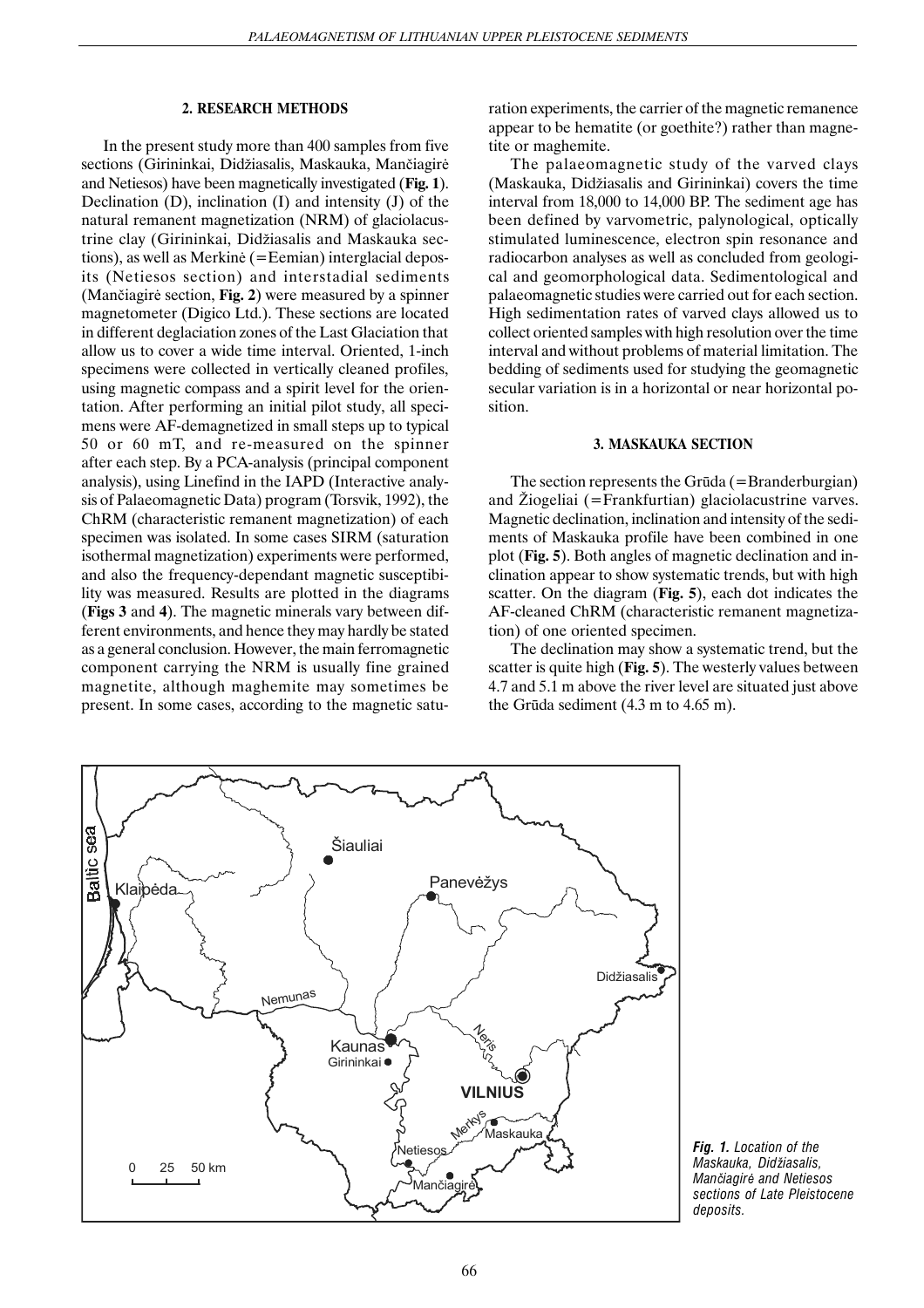

*Fig. 2. Palaeomagneticaly investigated sections: Maskauka, Did*þ*iasalis, Man*è*iagir*ë *and Netiesos. 1 – sand, 2 – silt, 3 – varved clay, 4 – homogeneous clay, 5 – clay disturbed by cryogenic process, 6 – till, 7 – limnic tufa, 8 – sapropelite, 9 – gyttja, 10 – peat, 11 – deluvium.*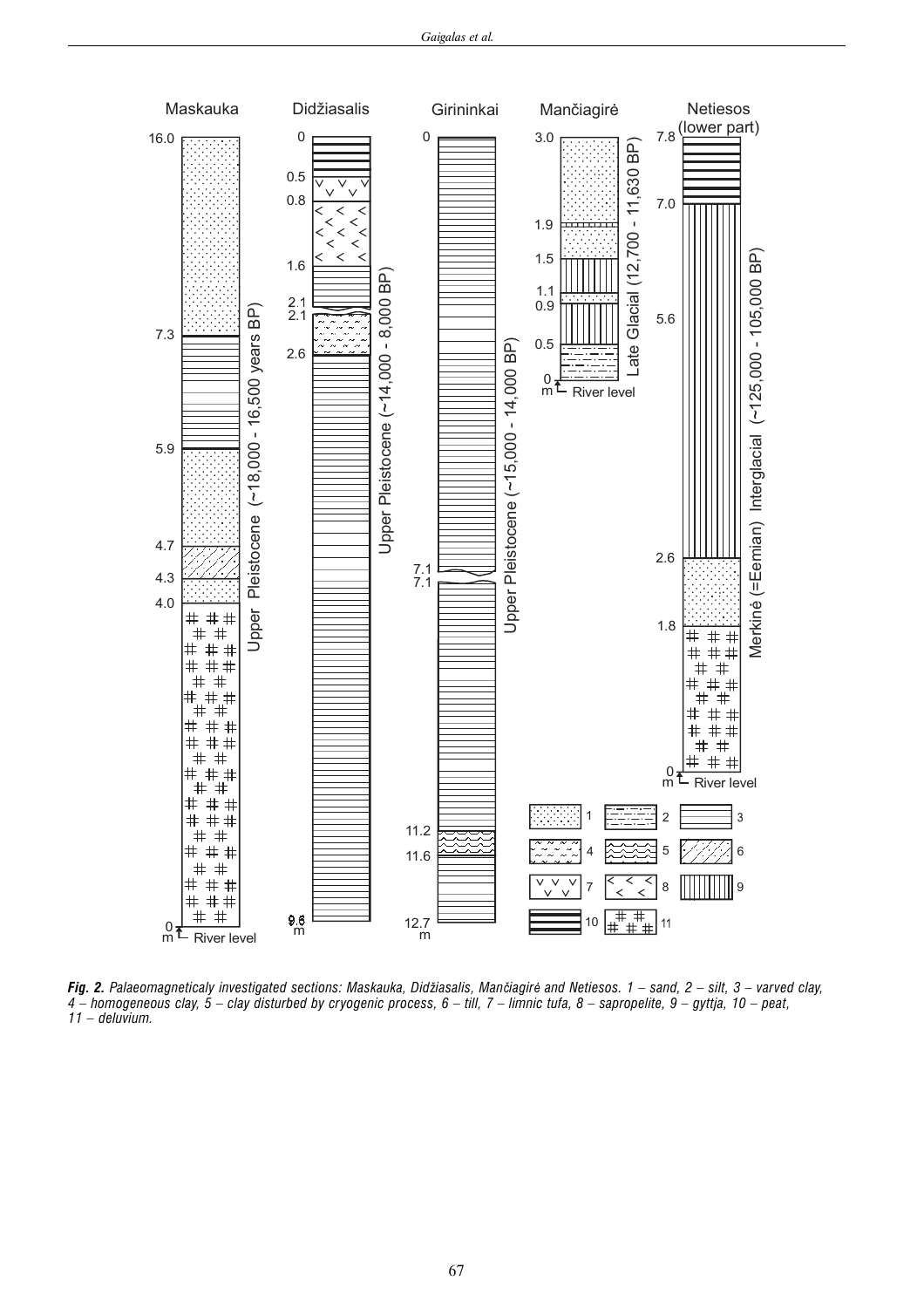$\check{Z}$ iogeliai (=Frankfurtian) varves cover the interval between 5.1 m and 7.4 m (sandy and silty lake sediments). The top part between 7.45 m and 8 m consists of reddish disturbed clay.

A certain pattern in the inclination may be present, but the scatter is quite high (**Fig. 5**). Most values are more shallow than the expected geocentrical axical dipole  $(GAD)$  value of the site, Io=70.2°. The shallow inclination may indicate a sediment compaction. The low values between 4.7 m and 5.1 m are situated just above the Grûda sediment (4.3 m to 4.65 m). The top part between 7.45 and 8 m consists of reddish disturbed clay. The small maximum in the intensity between 4.7 m and 5.1 m is situated just above the Grûda sediment (4.3 m to 4.65 m; **Fig. 5**). Stereogram of the AF-cleaned direction of individual specimens, with their individual  $\alpha_{05}$  confidence circles is given in **Fig. 3**. The mean direction of glaciolacustrine varved clay, sand and silt of Grūda–Žiogeliai age is  $(Dm, Im) = (7.0^{\circ} W, 55.7^{\circ}), N = 52, \alpha_{.95} = 8.1^{\circ}.$ 

## **4. DID**Þ**IASALIS SECTION**

In the Didžiasalis section of varved clays both magnetic declination and inclination show a long-wave variation (**Fig. 6**), the declination with more westerly values between 6 and 3.5 m depth, and a short-wave variation at the top of the profile between 2.5 and 0 m. On the diagrams, each dot indicates the AF-cleaned ChRM of one oriented specimen. The swings in declination between 3 and 2.5 m are likely to be due to some kind of sediment disturbance, the intensity being quite high (**Fig. 6**).

Smoothed declination varies around  $0^{\circ}$  between  $\pm 30^{\circ}$ (**Fig. 6**).Except the top, the inclination is systematic low as compared to the geocentrical axical dipole (GAD) value of Io  $= 70.9^{\circ}$ , which may indicate some compaction of the sediment (**Fig. 6**). The variation as well as the local scatter in the intensity values are likely to indicate lithological variations in the clay and silt proportions of the thin-laminated varved clays (**Fig. 6**).The mean direction of glaciolacustrine clay of Didžiasalis section is  $(Dm, Im) = (6.5^{\circ}E, 55.0^{\circ}), N = 58, \alpha_{0.5} = 5.7^{\circ}$  (Fig. 3).



*Fig.* 3. Stereographic plot of AF-cleaned ChRM – directions of the Maskauka, Didžiasalis, Mančiagirė and Netiesos profiles.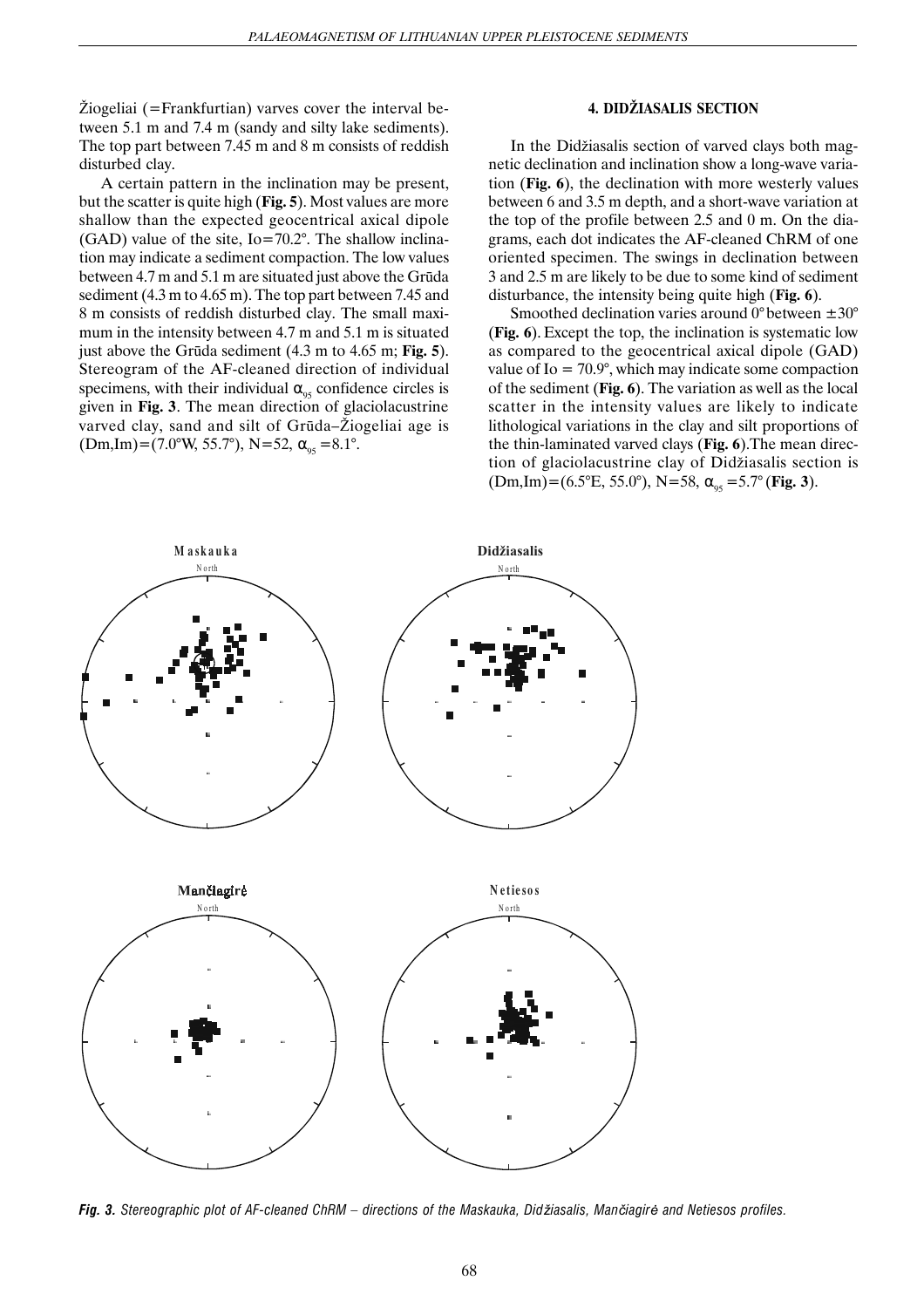

*Fig. 4. Stereographic, intensity decay and orthogonal plots of AF-cleaned ChRM-directions of 3 pilot specimens (samples No. 6, 17 and 30) from the Girininkai profile.*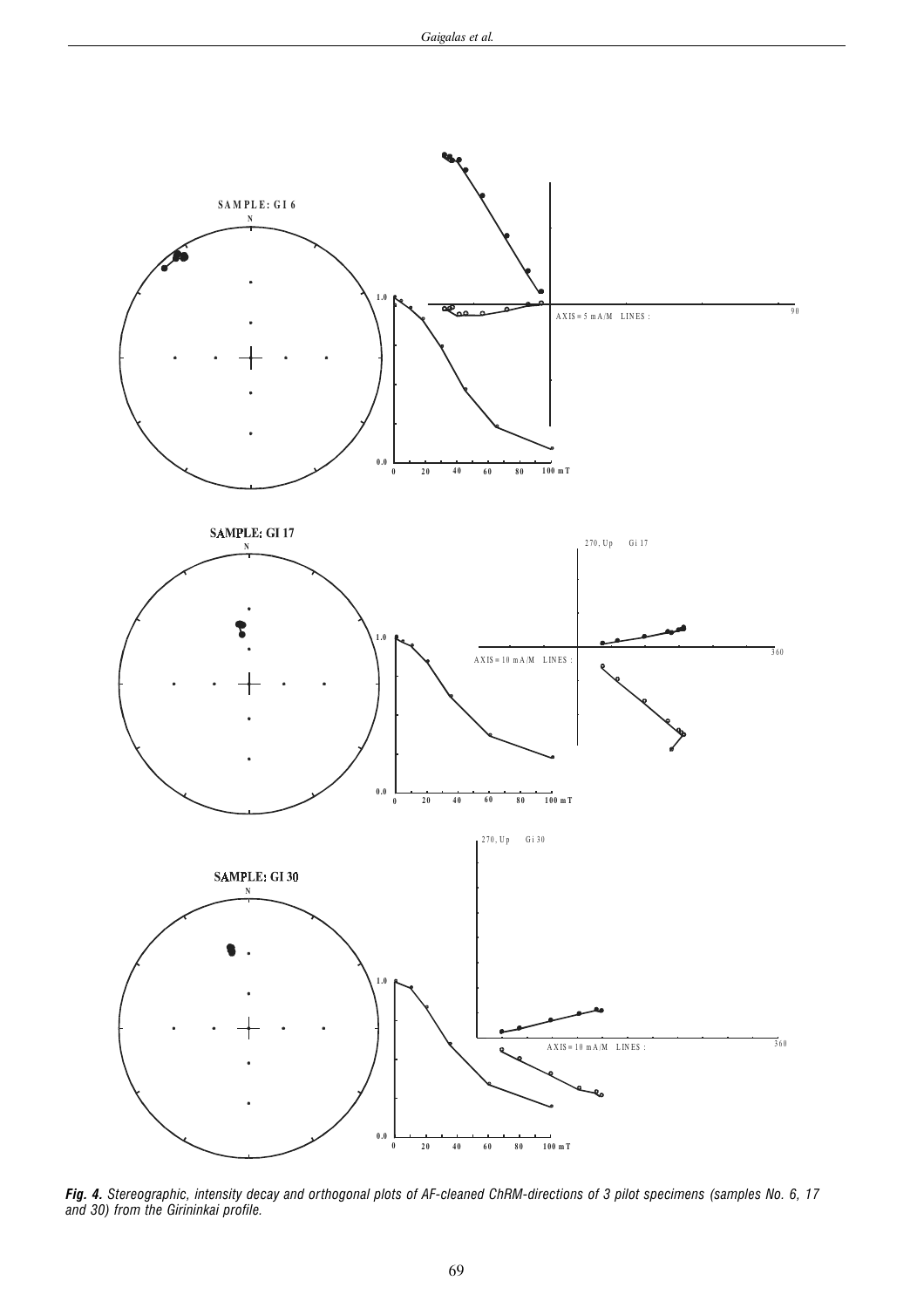

*Fig. 5. Magnetic inclination (Inc), declination (Dec) and intensity (Int) of deposits of Maskauka profile. Full lines are 3-point moving averages.*

#### **5. GIRININKAI SECTION**

Judging from 6 pilot specimens from the Girininkai profile, the magnetic direction is fairly stable (**Fig. 7**). However, magnetic declination is rather scatter, and is hardly diagnostic for the geomagnetic secular variation, expected variation of which would be close to true North, i.e.  $0^{\circ} \pm 20^{\circ}$ . Inclination is also somewhat strange, being rather shallow around  $30^{\circ} \pm 30^{\circ}$ , whereas the expected inclination for an average geomagnetic field in Lithuania would be around  $70^{\circ} \pm 10^{\circ}$ . This shallow inclination may indicate compaction of the sediment. The palaeomagnetic investigation of the interstadial sediments covers the time interval from  $11,630 \pm 120$  to  $12,700 \pm 80$  years ago in the Manèiagirë section (Gaigalas, 1994).

## **6. MAN**È**IAGIR**Ë **SECTION**

The Manèiagirë section spans the Alleröd interstadial over the Ûla River. AF-cleaned declination and inclination both show a systematic trend with low values and low scatter between 0.4 m and 1.3 m above the river level, superposed upon a short-wave variation at the lower half of the profile. The general trend in declination is a change from westerly declination at the lower part towards easterly declination at the top (**Fig. 8**). The swings in declination between 1.15 m and 1.35 m are likely to be due to some kind of sediment disturbance, the intensity being quite high. The upper part of the profile may be disturbed due to roots and due to low intensity of more sandy sediment on the top.

As mentioned above, systematic short wave pattern appears between 0.4 m and 1.3 m in inclination from around 70°at 0.8 m to around 80°at 2 m (**Fig. 8**). The GAD value of the site is Io=70.1°. The NRM intensity of black gyttja is systematically higher than of the sandy intervals at 1 m and above 2 m (**Fig. 8**). Mean direction of the Manèiagirë profile (Alleröd) is (Dm, Im)=(30.0°W, 77.8°),  $N=44$ ,  $\alpha_{05} = 2.7$  (Fig. 3).



*Fig. 6. Magnetic inclination (Inc), declination (Dec) and intensity (Int) of deposits of Didžiasalis profile. Full lines are 3-point moving averages.*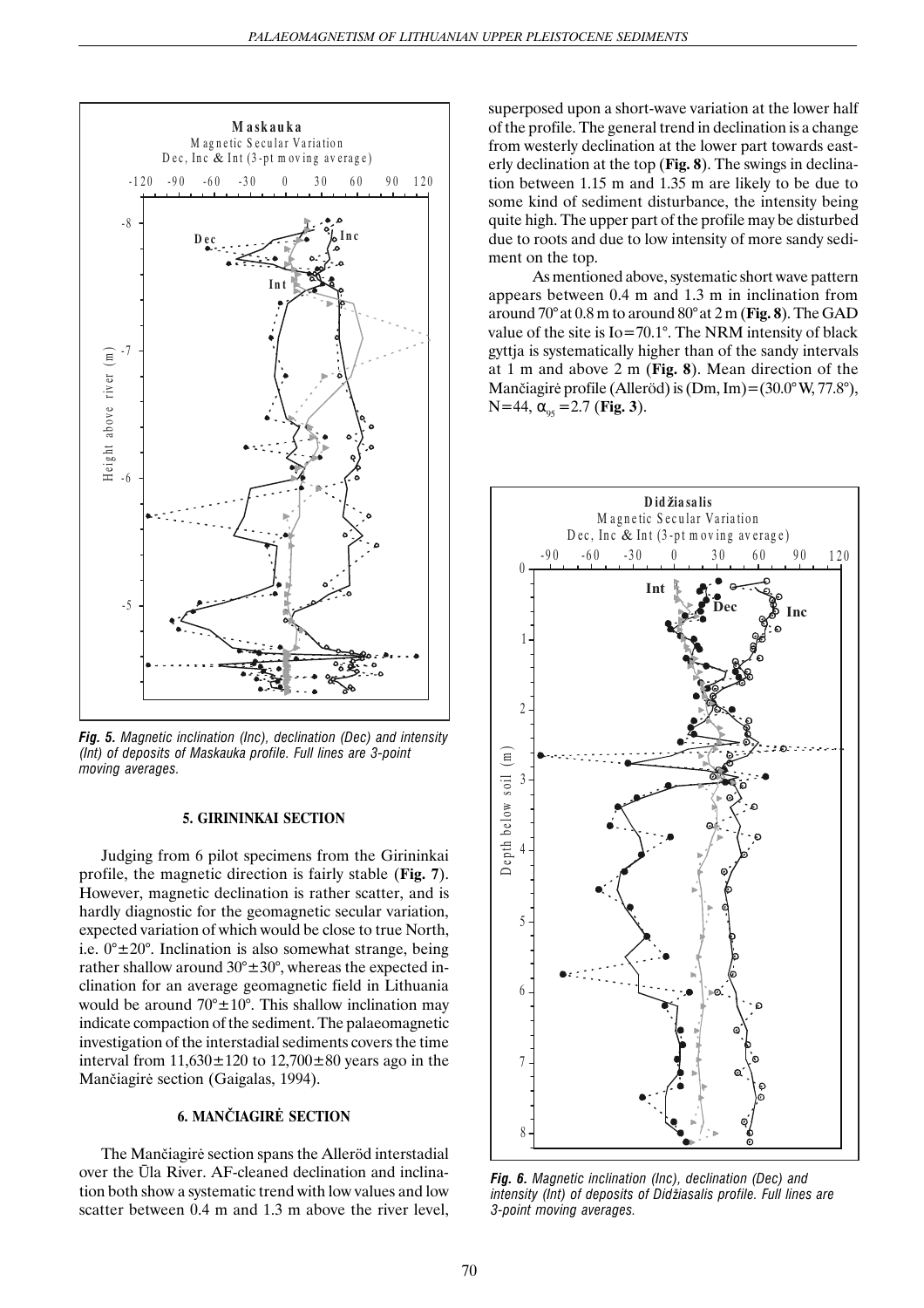## **7. NETIESOS SECTION**

The palaeomagnetic research of the Merkinë (=Eemian) Interglacial sediments covers the time interval since  $112\pm25$  ka to  $101.5\pm11.5$  ka years BP in the Netiesos section. The Merkinë deposits are represented by gyttja and peat with silt in the bottom part of the section. The geomagnetic Blake event, some times recorded in Eemian deposits (e.g. Abrahamsen, 1995), is not found in the Netiesos profile (**Fig. 9**).

Declination (AF-cleaned) is mostly East of North, but the scatter is quite high, due to sandy character of sediments (**Fig. 9**). In inclination, a certain pattern may be seen in the 3-point moving average (full line), but the scatter is rather high due to sandy character of sediments (**Fig. 9**). There has been no compaction of the sediments, as the average inclination is close to the GAD value of the site,  $Io = 70.2^{\circ}$ . The NRM intensity of the profile decreases upwards, the sediments becoming more sandy



*Fig. 7. Magnetic inclination (Inc), declination (Dec) and intensity (Int) of deposits of Girininkai profile.*

towards the top (**Fig. 9**). Stereogram of the AF-clean direction of individual specimens. The mean direction is  $(Dm, Im) = (19.4 \text{°E}, 71.1 \text{°}), N = 66, \alpha_{95} = 3.2 \text{°}, k = 30.1 \text{ (Fig. 3)}.$ 

## **8. CONCLUDING REMARKS**

Our data appear to be too scattered to define any significant excursion of the geomagnetic pole in the time interval of 18,000-14,000 BP (Maskauka, Didžiasalis and Girininkai) and in 11,600-12,700 BP (Manèiagirë interstadial), as well as in the time of the Last interglacial  $(112\pm25 \text{ ka to } 101.5 \pm 11.5 \text{ ka BP})$ . However, some magnetic information can be obtained from the varved clays of the Late Pleistocene time. The variation as well as the local scatter in the intensity values are likely to indicate lithological variations in the clay and silt proportions of the thin laminated varved clays. The swings in declination are likely to be due to some kind of sediment disturbance (sediment compaction due to glacial activity), the intensity being quite high.

We do not find the Gothenburg excursion in the time interval of 18,000-11,000 BP. The VGP (Virtual geomagnetic pole) do not fall below 60° N. The geomagnetic Blake event, some times recorded in Eemian deposits is not found in the Netiesos profile of the Merkinë Interglacial.



*Fig. 8. Magnetic inclination (Inc), declination (Dec) and intensity (Int) of deposits of Man*è*iagir*ë *profile. Full lines are 3-point moving averages.*